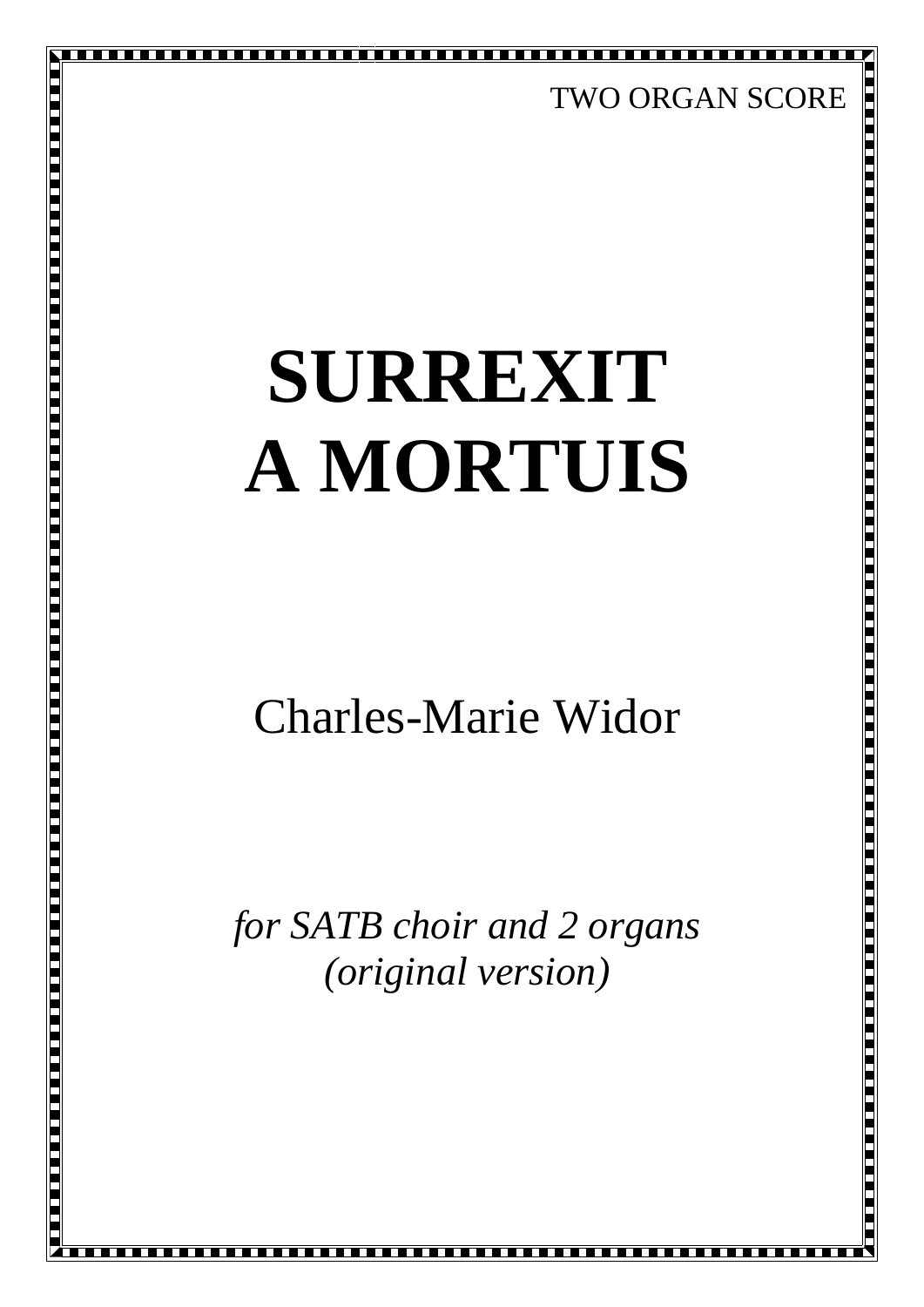## Charles-Marie Widor  $(1844 - 1937)$

## Surrexit a mortuis

*Note*

This version has the original accompaniment, for two organs. A separate version (with the same page layout) with the accompaniment arranged for one organ by the editor is also available.

*Paul Walton, Bristol, August 2013*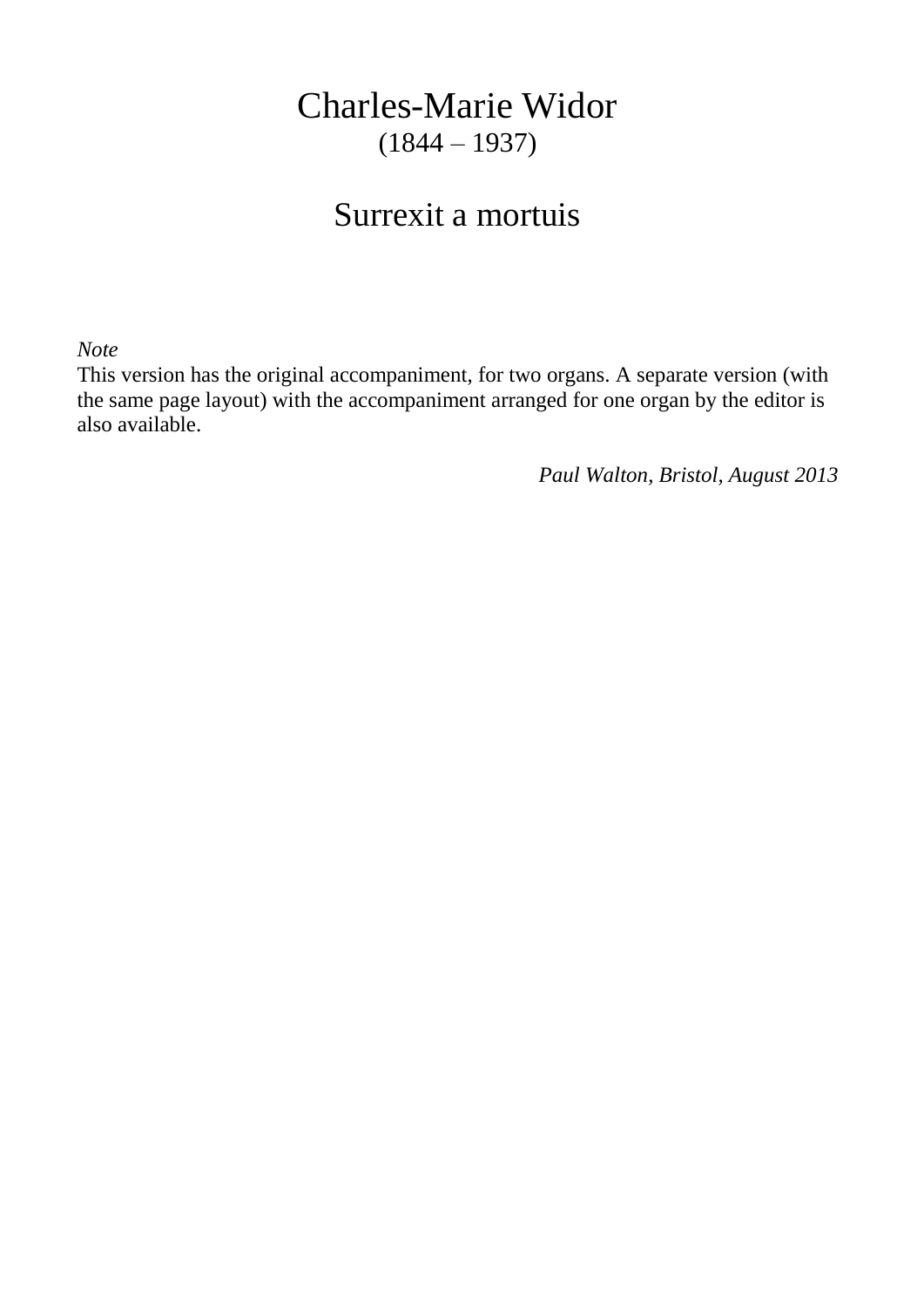*Motet Solennel pour le Jour de Pâques*

Charles-Marie Widor



## *Translation*:

He rose from the dead, Christ, the Son of God, the good shepherd, the shepherd who, for his flock, laid down his life. As a victim for us he was sacrificed, the Christ, as a victim for us he rose from the dead. Alleluia.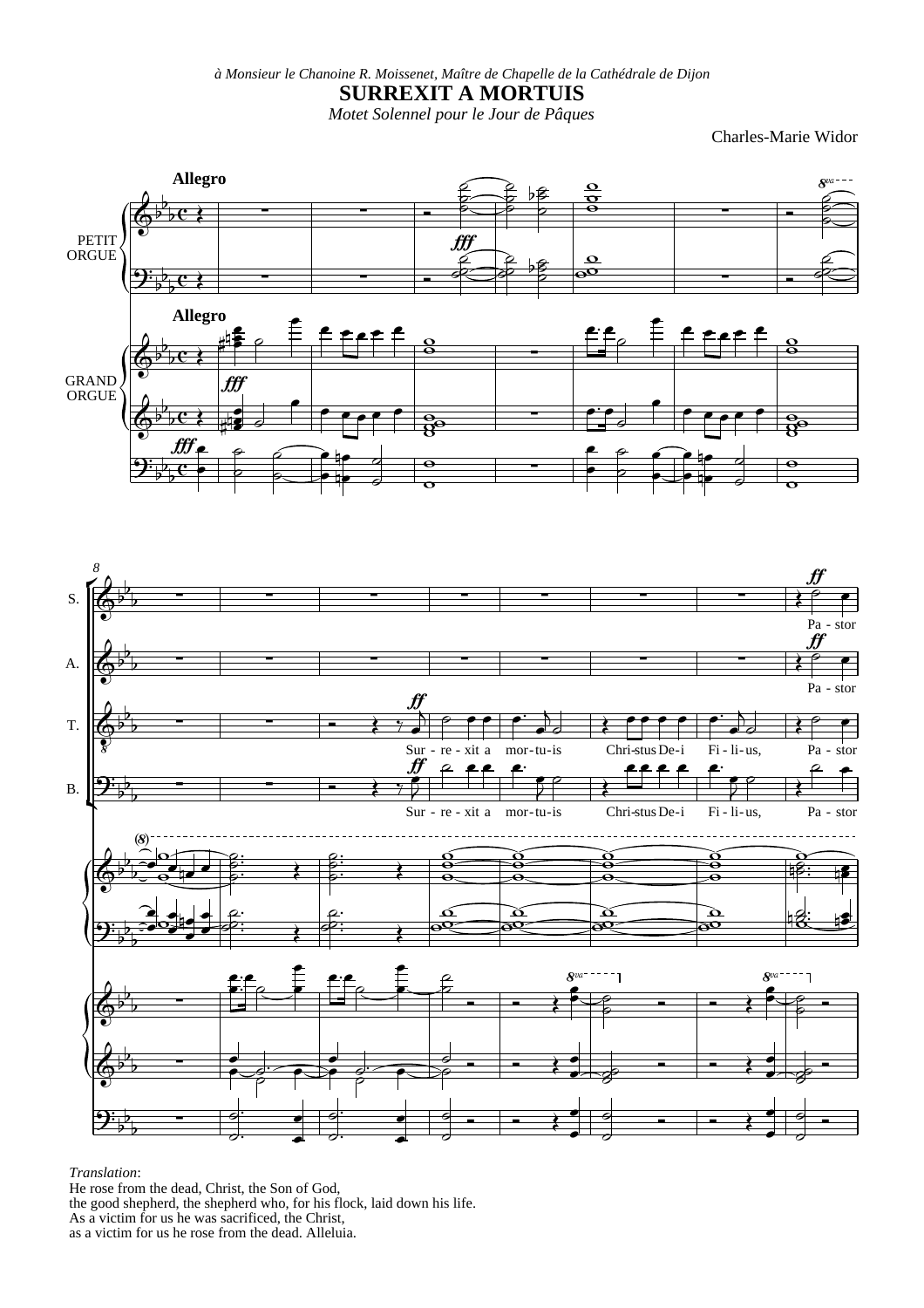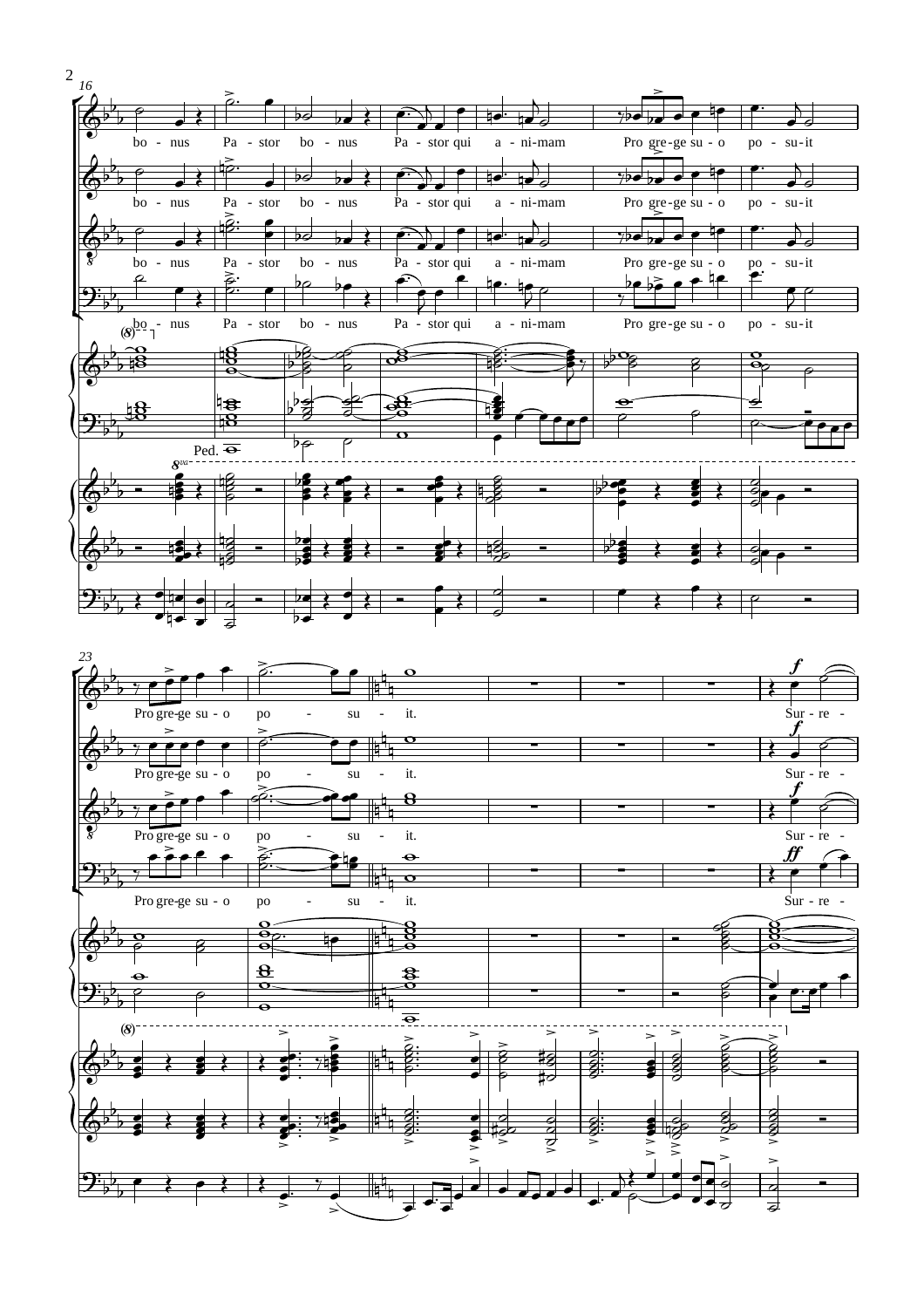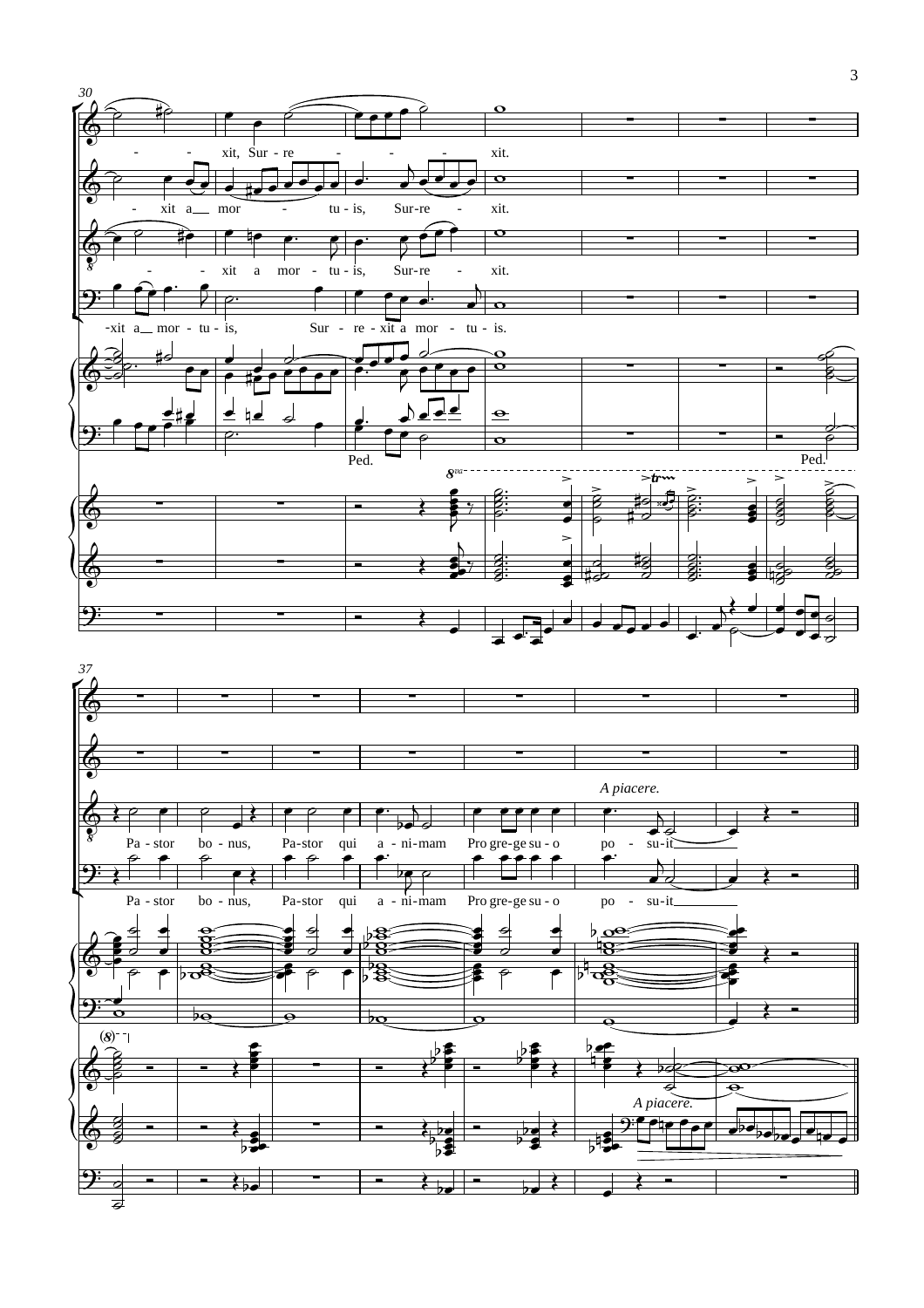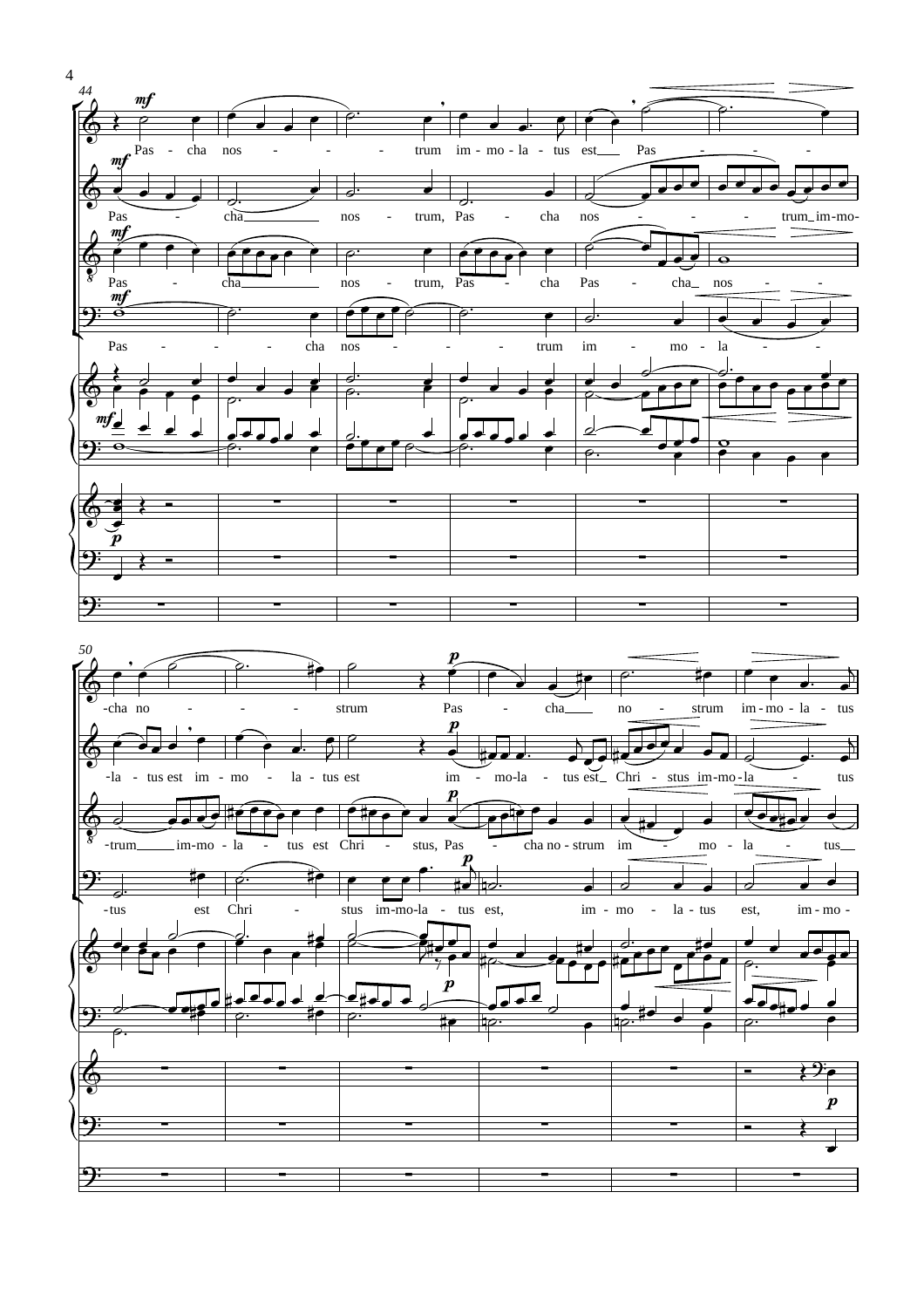

5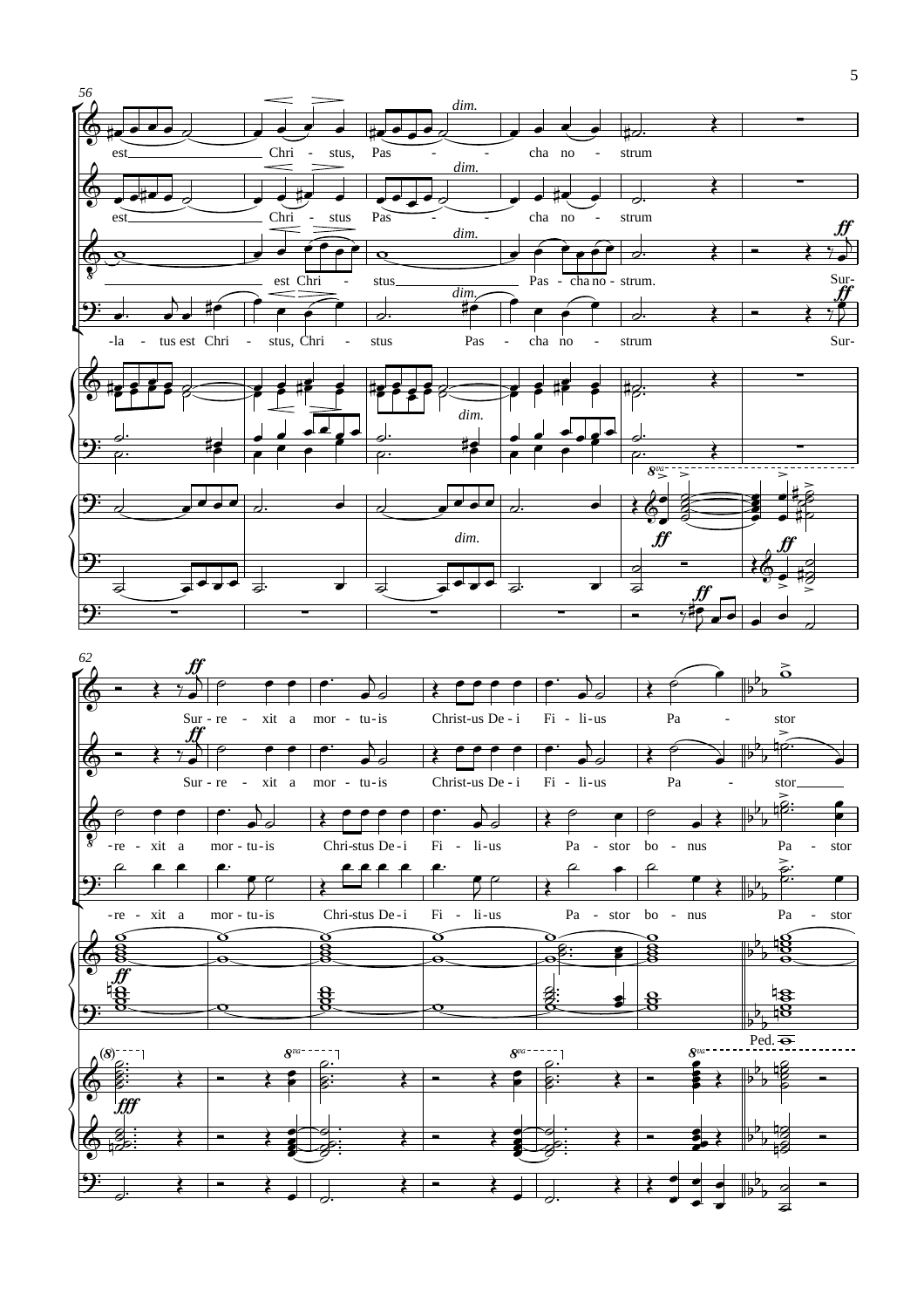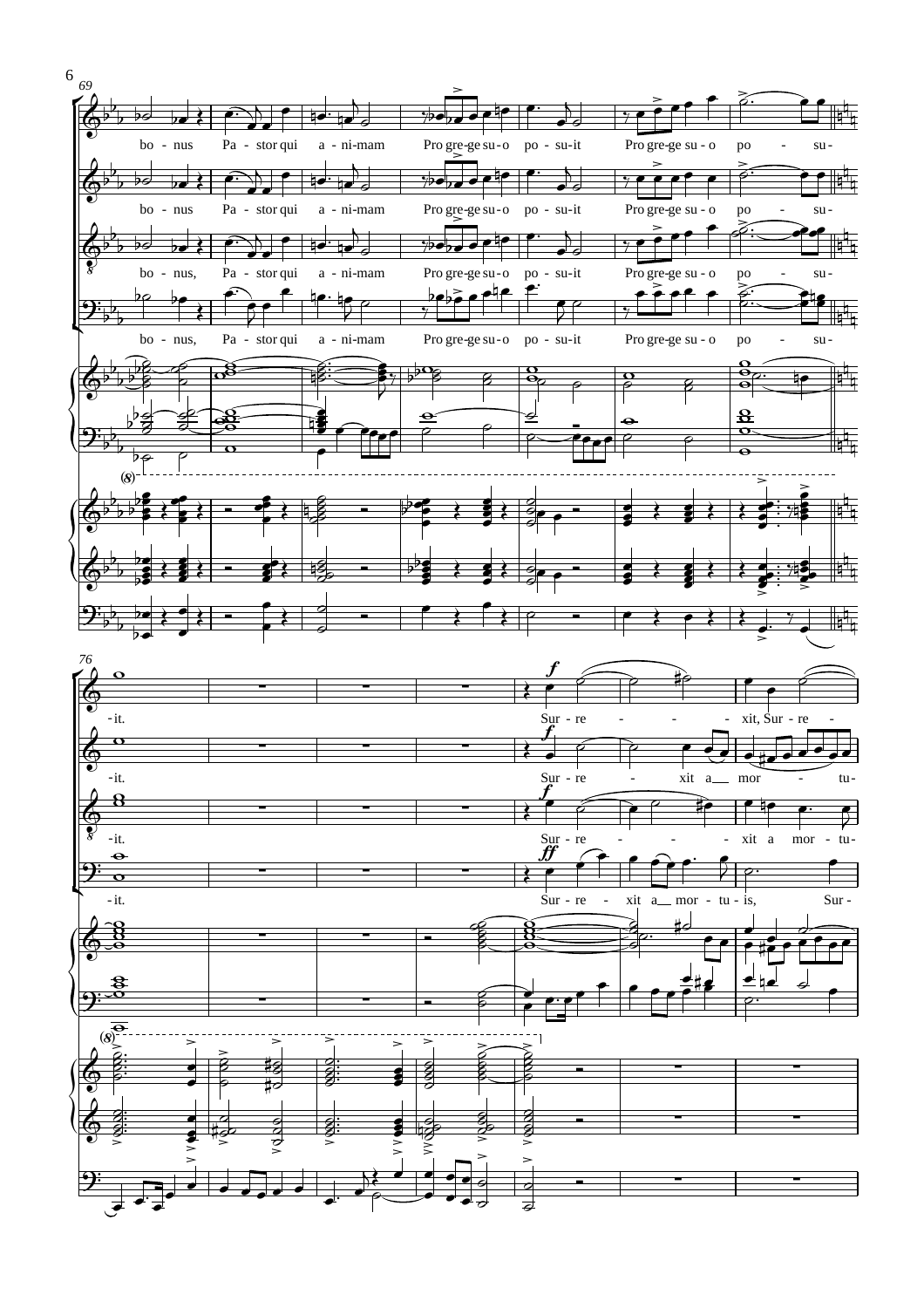

7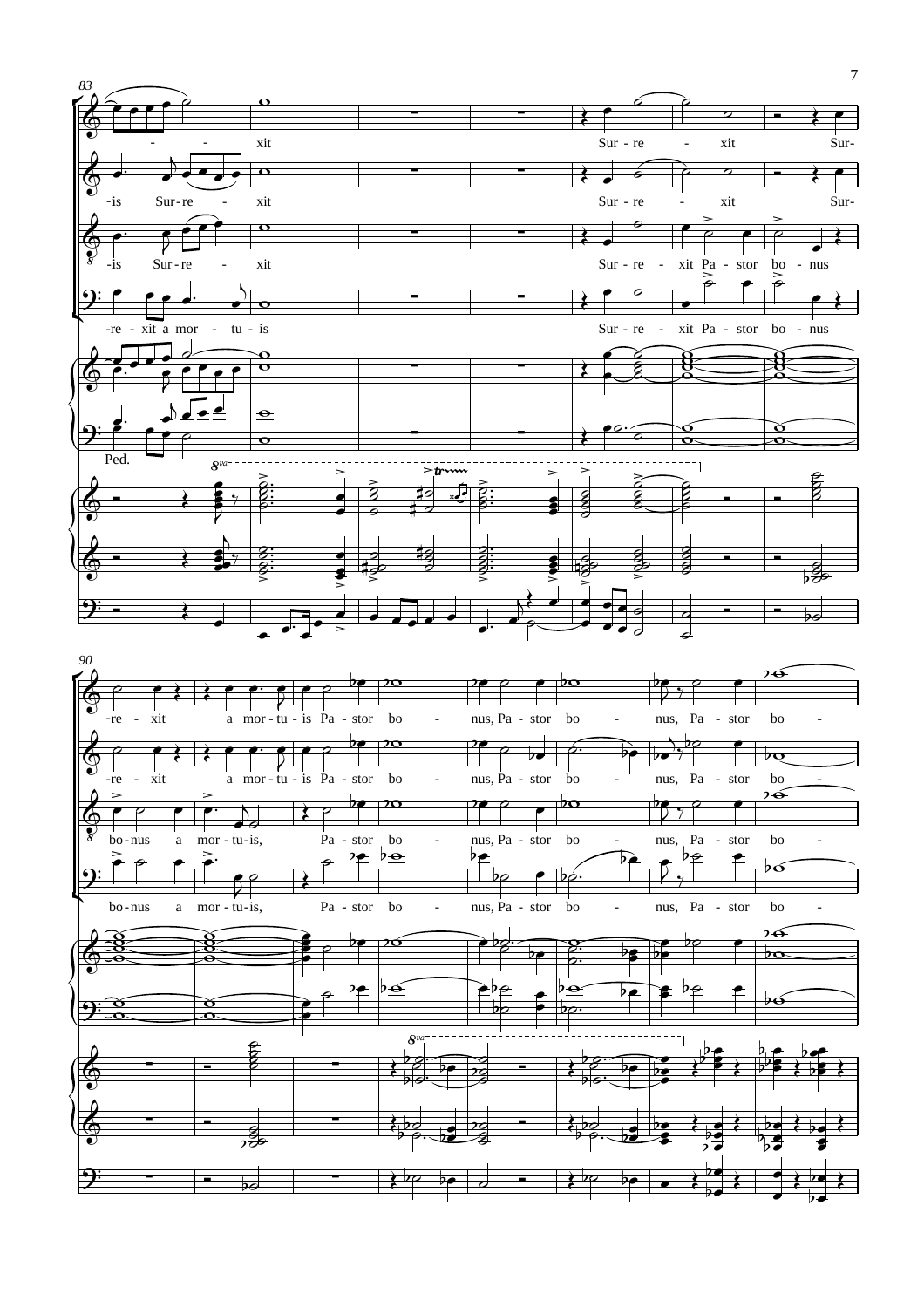